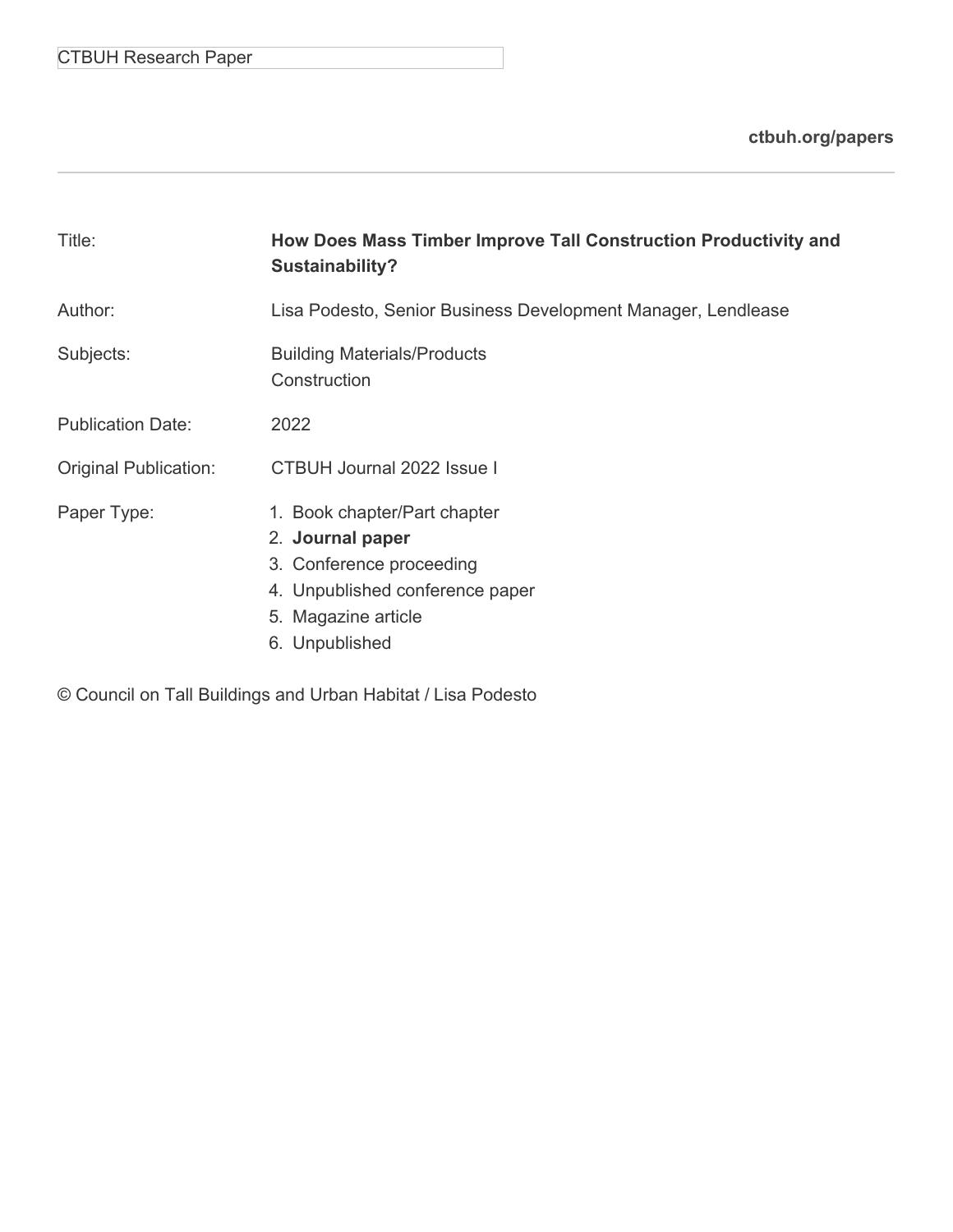# How Does Mass Timber Improve Tall Construction Productivity and Sustainability?

*The future of building construction is being shaped most significantly by two factors: the knowledge that the construction industry suffers from a severe lack of productivity improvement, averaging one percent growth per year over the last two decades, and the inescapable reality that buildings are the source of more than one-third of the world's carbon dioxide emissions. CTBUH asked an expert how mass timber can address both these issues.* 

#### Industrializing Construction

The Empire State Building took just over 13 months to build in 1930, and yet today we can't complete a typical mid-rise housing project in the same time period. McKinsey Global Institute's report (Barbosa, et al. 2017) highlights why and how we could tackle the root causes that underlie the industry's poor productivity. The reason mass timber is such a key to construction efficiency is because it incorporates some aspect of each of these levers for higher productivity, either directly or indirectly.

• Reshape regulation and transparency. The new International Building Code (IBC) provisions for mass timber represented a dramatic reshaping as the most significant

code change since its inception. While these codes are prescriptive, authorities are quickly recognizing the value of performance-based fire and structural engineering approaches, which provide a means for objective-based design.

• Rewire the contractual framework. Mass timber projects require a collaborative approach, due to so many design interdependencies (fire, structure, aesthetics, acoustics, etc.).Therefore these projects are exploring new contract arrangements, such as design build and integrated project delivery. The up-front engagement of trades reduces the number of design iterations and improves productivity.

#### • Rethink design and engineering processes.

The financial success of a mass timber project is tied to high levels of

repeatability, both within the project itself, and from project to project, which is a much different approach to the traditional one-off design approach. The value of timber on a per-volume basis all but forces the designer to prioritize the manufacturing efficiency and constantly consider the waste factor. Off-site prefabrication and manufacture of other non-timber components is also synergistic with a mass-timber structure, both because of the dimensional stability and accuracy of the material, and also because of the pre-planning and on-site equipment already necessary to deliver the structure.

#### • Improve procurement and supply chain management.

Many mass timber factories are highly automated, with manufacturing and fabrication reliant on Design for Manufacture and Assembly (DfMA) techniques. Digitally-enabled procurement improves planning and transparency between contractors and suppliers, providing precise models with high levels of development (LOD) for quicker procurement and project execution. The repetition or "kit of parts" approach instituted on mass timber projects also provides predictability and can drive economies of scale for the supply chain.

#### • Improve on-site execution.

Mass timber's large-panel components, with fewer details and unique connectors, reduce the complexity of site assembly and the total number of parts compared to conventional construction. Fewer, more-standardized parts allow for

interchangeability, more predictable outcomes, and easier quality control. Because of these advantages, we've seen reductions of 30-50 percent in on-site labor hours, and schedule reductions of over 30 percent. Companies like Lendlease's Podium MX Studio are capturing even deeper labor and schedule savings through a special prototype testing process called Design for Site Assembly (DfSA).

### • Infuse digital technology, new materials, and advanced automation.

Digital twins, generative models, automated design solvers, and integrated software platforms with real-time cost capabilities are at the core of businesses like Lendlease Podium. These technology leaps couple very well with DfMAenabled physical products like mass timber, and are often embraced with these new materials.

#### • Reskill the workforce.

Skilled construction labor is disappearing. In response, we need to increase productivity by training a 21st -century construction workforce with a flexible skillset that transcends traditional trade scopes and is transferable across building components. Because mass timber structures are ideal for componentized delivery, a single crew of well-trained installers and a crane can assemble a structure, façade, and MEPF system that are designed to be plug-and-play. Through DfSA, installers can be trained in these techniques to improve their productivity while also improving safety and ergonomics.

. . . . . . . .